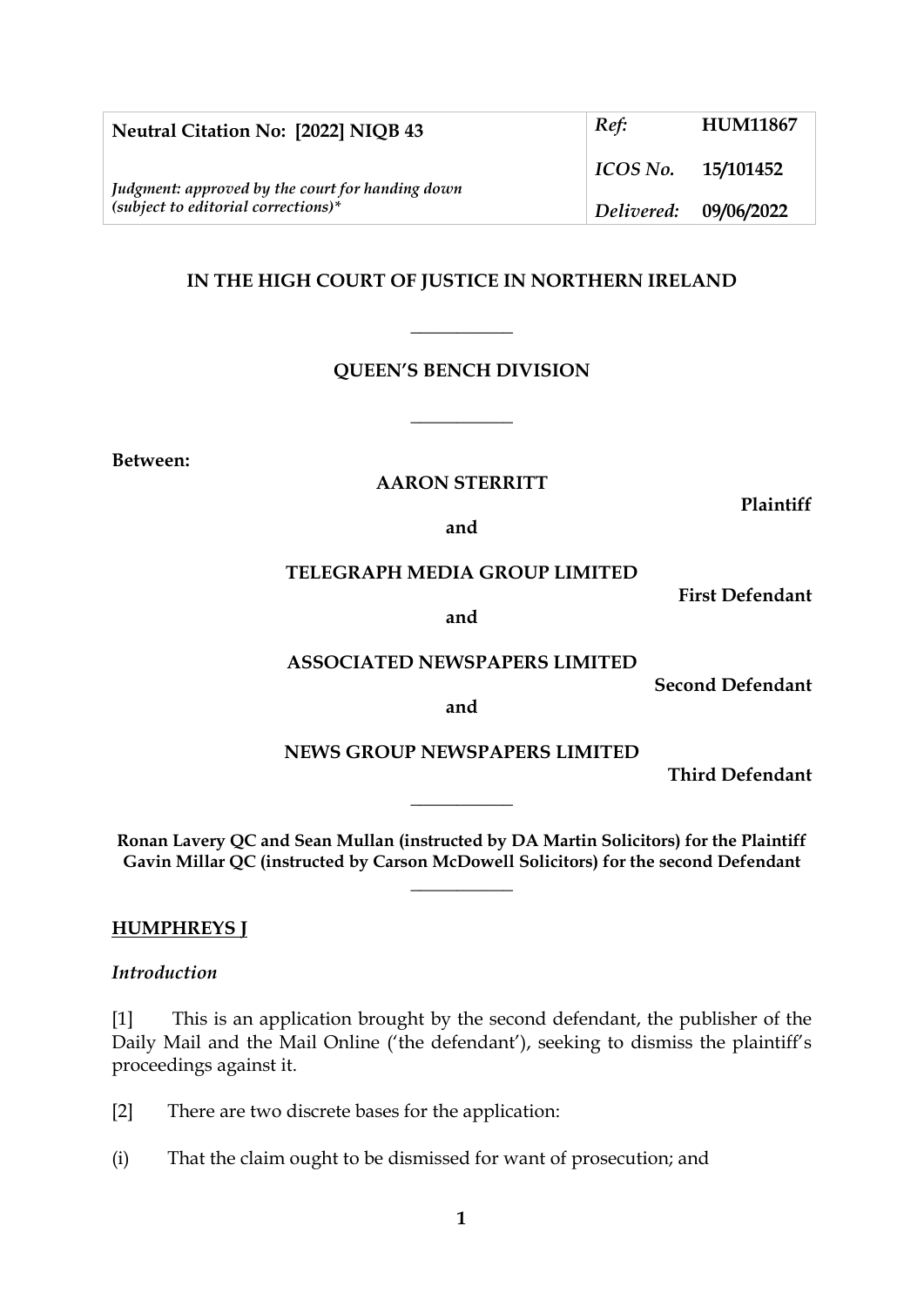(ii) The action should be struck out as an abuse of the process of the court.

[3] The writ of summons was issued on 5 November 2015 and it seeks relief in the form of an injunction restraining the defendants from publishing any information as may serve to identify the plaintiff and damages in respect of negligence, misuse of private information, defamation, breach of confidence, breach of the Data Protection Act 1998 and the Human Rights Act 1998, arising out of prior publications by the defendants.

# *Background*

[4] In October 2015, the plaintiff, who was aged 15 at the time, was arrested by the PSNI in relation to a cybercrime incident involving TalkTalk plc. On 27 October, a number of newspapers, including the Daily Mail, published material which revealed or served to reveal the plaintiff's identity. Further material, including a partially blocked image of the plaintiff, was published on 28 October.

[5] This led to injunctive proceedings being launched and the defendant offering an undertaking that no further material would be published.

[6] Subsequently, on 13 September 2017, the plaintiff pleaded guilty at Ballymena Youth Court to a charge under section 1 of the Computer Misuse Act 1990. He received a non-custodial sentence on 26 February 2018.

# *The Pleaded Cases*

[7] A statement of claim was delivered on 15 June 2017. It asserts that the defendant was guilty of negligence in publishing material which led to the identification of the plaintiff and also in making injurious and vilifying comments about him. It is also alleged that the plaintiff had a reasonable expectation of privacy in relation to his name, his image, his physical appearance and the general vicinity in which he lived and the defendant had misused such private information by publication in the circumstances. It is further claimed that the plaintiff has sustained personal injury by reason of these tortious actions. The damages claimed include aggravated and exemplary damages.

[8] In its defence served on 13 October 2017, the defendant says that it owed no duty of care to the plaintiff and therefore the claim in negligence is without merit. In relation to the cause of action in misuse of private information, it is pleaded that there was no reasonable expectation of privacy in relation to the material and, in the alternative, it was published in the public interest and in exercise of the defendant's rights under article 10 of the ECHR.

[9] An 'amended' statement of claim was served on 30 January 2020 specifically referring to the articles which were published in the defendant's newspaper and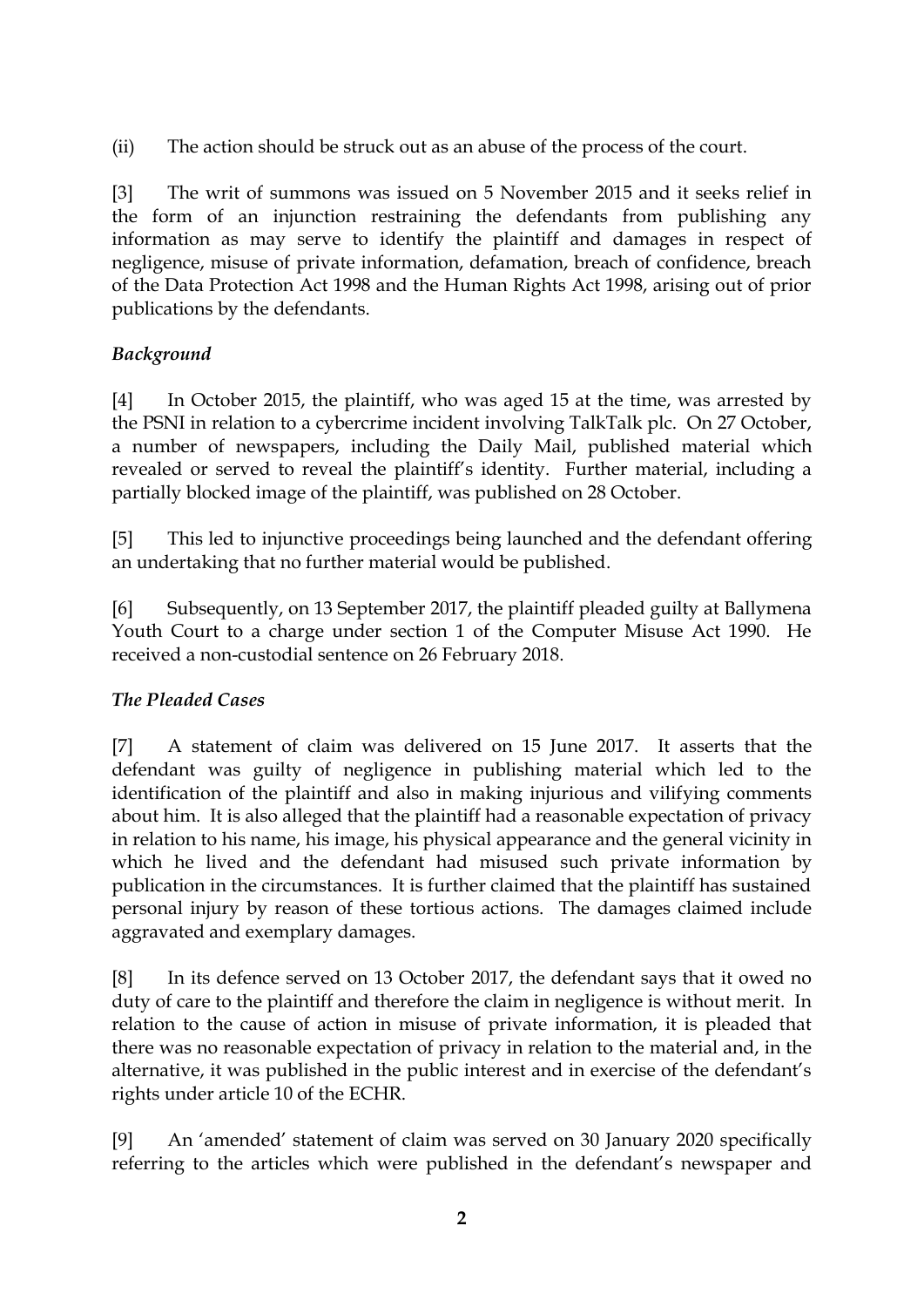online and purporting to add a cause of action under the Data Protection Act 1998. The defendant's consent to these proposed amendments was not sought nor was any application for leave to amend made.

[10] A notice of intention to proceed was served, pursuant to Order 3, rule 6(1) of the Rules of the Court of Judicature (NI) 1980 ('the Rules'), on 11 January 2021.

### *Want of Prosecution*

- [11] The defendant relies on the following salient facts:
- (i) The cause of action accrued in this case well over five years before this application was brought;
- (ii) The statement of claim was served some 18 months after the entry of an appearance by the defendant, well outside the six week period prescribed by Order 18, rule 1 of the Rules;
- (iii) The defence was served on 13 October 2017 and since no reply was served, the pleadings were closed on 4 November 2017 by virtue of Order 18 rule 20(1)(b) of the Rules;
- (iv) Nothing happened in the case between the service of the Defence in October 2017 and the purported amended statement of claim in January 2020, save for an order made by Maguire J in March 2018 discharging a previous anonymity order;
- (v) In correspondence dated 12 March 2021 the solicitor acting for the plaintiff stated that the delay was caused by giving the other defendants an opportunity to enter a defence before proceeding and a general reference to the pandemic.

[12] In an affidavit sworn in response to this application, the solicitor acting for the plaintiff avers:

- (i) His client is a young man who suffers from Autism Spectrum Disorder and Attention Deficit Hyperactivity Disorder, factors which impact the ability to consult with him and take instructions;
- (ii) Following the publications complained of, the plaintiff began to suffer from cardiac issues;
- (iii) Judicial review proceedings were commenced in November 2015 in relation to the failure by the Department for Justice to bring forward legislation concerning the identification of minors facing criminal charges;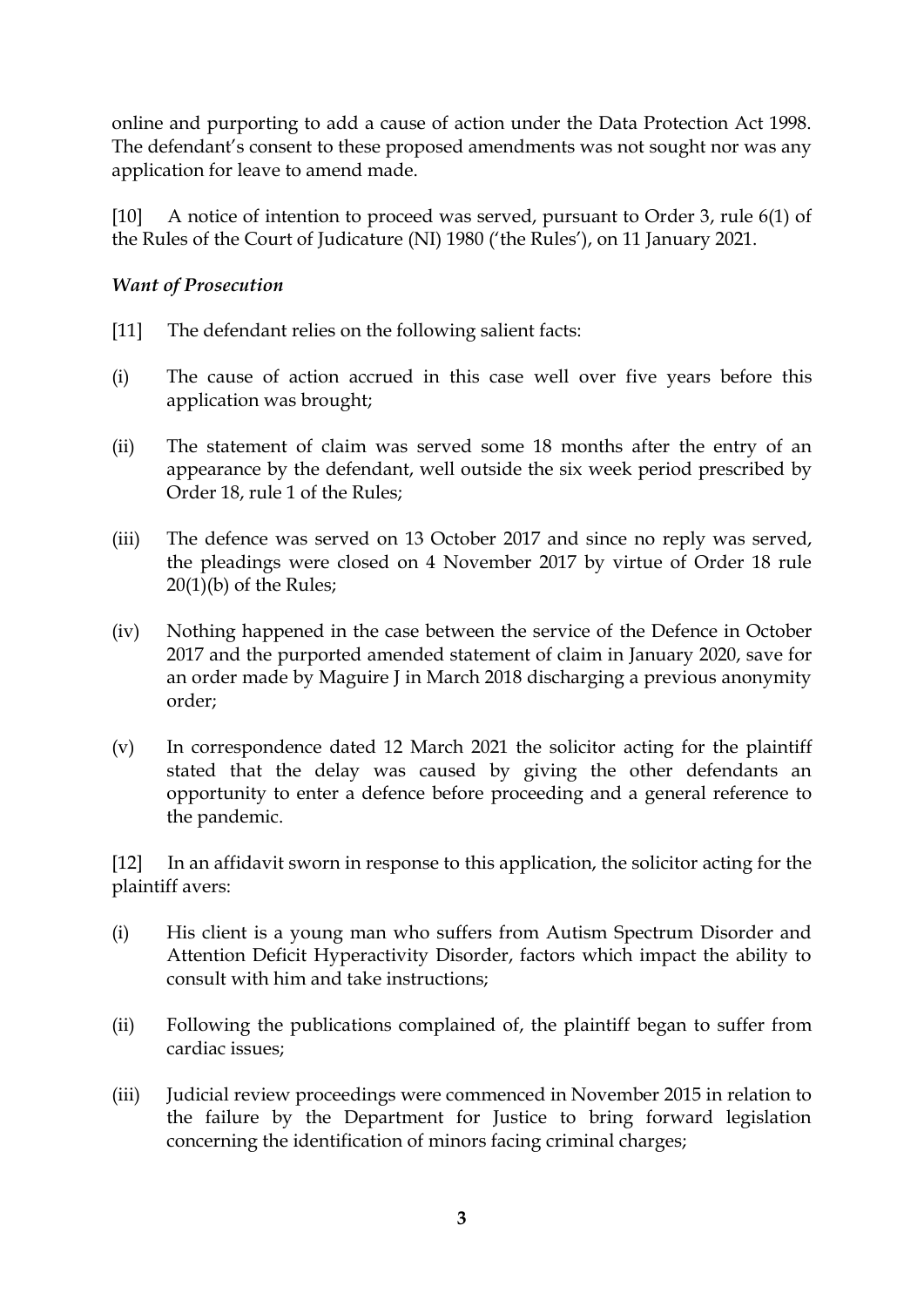- (iv) This application proceeded to a full hearing before Colton J and judgment was handed down in December 2016;
- (v) The criminal proceedings commenced by way of summons in April 2017 and concluded with a Youth Conference Order in February 2018;
- (vi) The decision of Colton J was appealed to the Court of Appeal who remitted the matter back in February 2019 for consideration of a fresh legal argument;
- (vii) A second hearing took place in January 2020 with judgment being delivered in March 2020;
- (viii) Hearing took place before the Court of Appeal in November 2020 and judgment was delivered in January 2021;
- (ix) Permission was sought to appeal to the Supreme Court of the United Kingdom, which was ultimately refused in March 2022;
- (x) It is said that these have been difficult and complex parallel proceedings which, when coupled with the plaintiff's difficulties, have made the management of the litigation time-consuming.

[13] The defendant asserts, in response to this affidavit evidence, that no correspondence ever issued explaining the delay and, in any event, the judicial review proceedings were entirely unrelated to the private law issues between these parties. It is noteworthy, however, that on 28 September 2017, the solicitors acting for the defendant had suggested staying this action until the judicial review application and the criminal proceedings had been determined. This offer was never acted upon.

# *The Legal Principles*

[14] The defendant seeks relief pursuant to Order 3, rule 6(2) of the Rules:

"Where two years or more have elapsed since the last proceeding in a cause or matter the defendant may apply to the Court by summons to dismiss the same for want of prosecution."

[15] It should be noted that Order 3, rule 6(2) is a peculiarly Irish provision but it is to be exercised on the same principles as an application to dismiss for want of prosecution under the court's inherent jurisdiction – see *Boyd v Sinnamon* [1974] NIJB June.

[16] A 'proceeding' for the purposes of Order 3, rule 6 means an act of some formality or significance in the action. It does not include a notice of intention to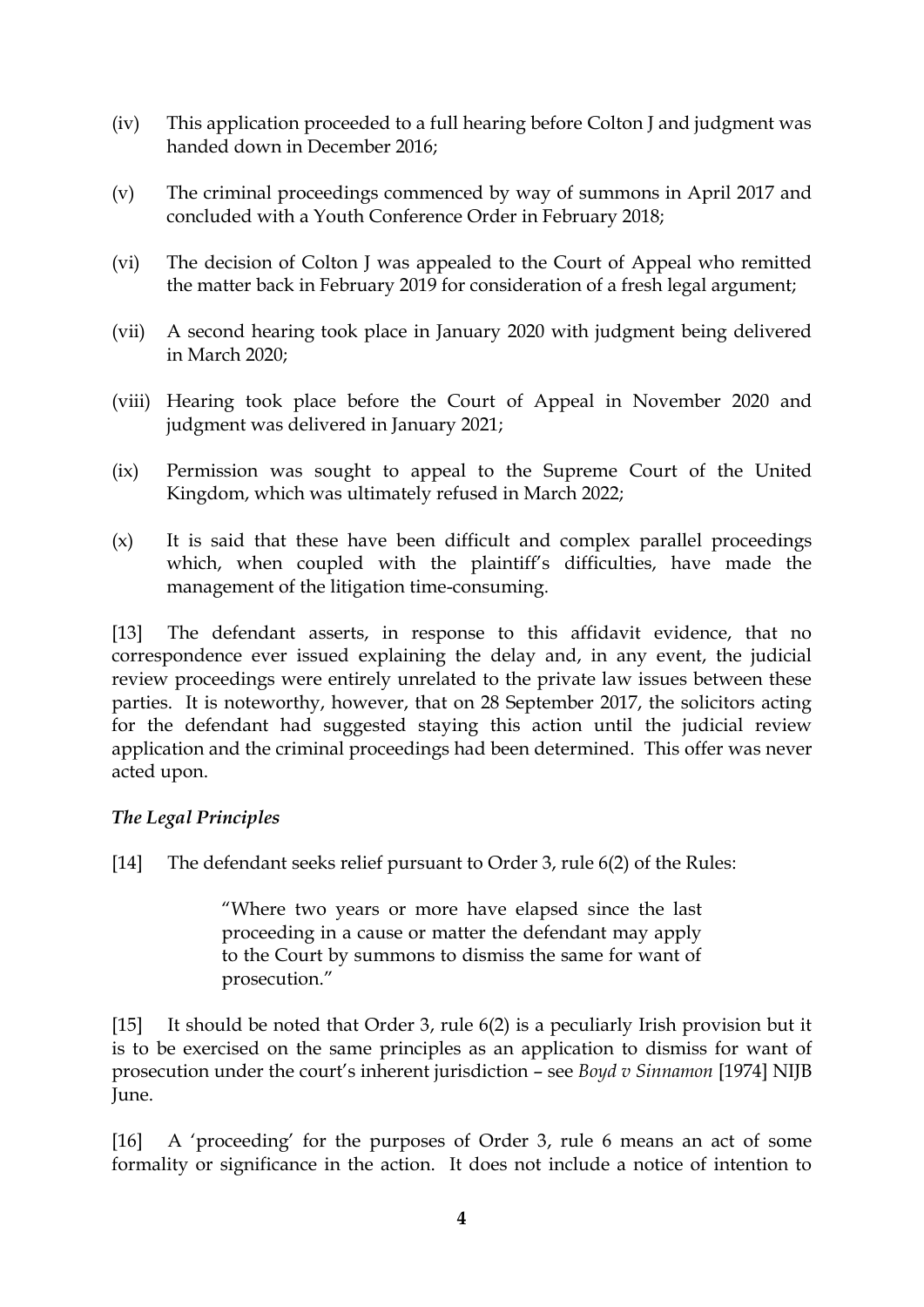proceed served under Order 3, rule 6(1) – see *Allen v Redland Tile* [1975] NI 75. Nor does it include a draft amended pleading served without leave. The defendant was therefore entitled to pursue this application.

[17] Lord Diplock's principles in *Birkett v James* [1978] AC 297 still govern applications to dismiss for want of prosecution at common law:

> "The power should be exercised only where the court is satisfied either: (i) that the default has been intentional and contumelious, e.g. disobedience to a pre-emptory order of the court or conduct amounting to an abuse of the process of the court; or (ii) (a) that there has been inordinate and inexcusable delay on the part of the plaintiff or his lawyers, and (b) that such delay will give rise to a substantial risk that it is not possible to have a fair trial of the issues in the action or is such as is likely to cause or to have caused serious prejudice to the defendants either as between themselves and the plaintiff or between each other or between them and a third party."

[18] The defendant's application is grounded on the second limb of *Birkett*. There can be no doubt that the delay in progressing this action has been inordinate. A delay of over 18 months in the service of a statement of claim was followed by inaction for over two years before a draft amended pleading was furnished without either a request for consent to the amendments or an application for leave. In reality therefore, nothing happened in the action for over three years before this application was launched by the defendant.

[19] Equally, the delay in this case is inexcusable. The reasons put forward by the defendant's solicitor provide a background to the various issues and difficulties these events have presented, but do not amount to an excuse for the failure to progress the litigation.

[20] The question is therefore whether the inordinate and inexcusable delay has given rise to serious prejudice to the defendant or have made it impossible to have a fair trial. Whether serious prejudice has been occasioned requires an analysis of the form and content of the evidence which the defendant will adduce at the trial. The misuse of private information claim involves a familiar balancing of Convention rights and the defendant would no doubt wish to adduce journalistic and editorial evidence. No discovery has, as yet, been furnished in the action but it is reasonable to infer that there will be journalist's notes and internal emails relevant to the articles and the decision to publish. Given that legal proceedings were commenced within days of publication, it is also reasonable to infer that these have been retained and will be available for the benefit of witnesses and the court.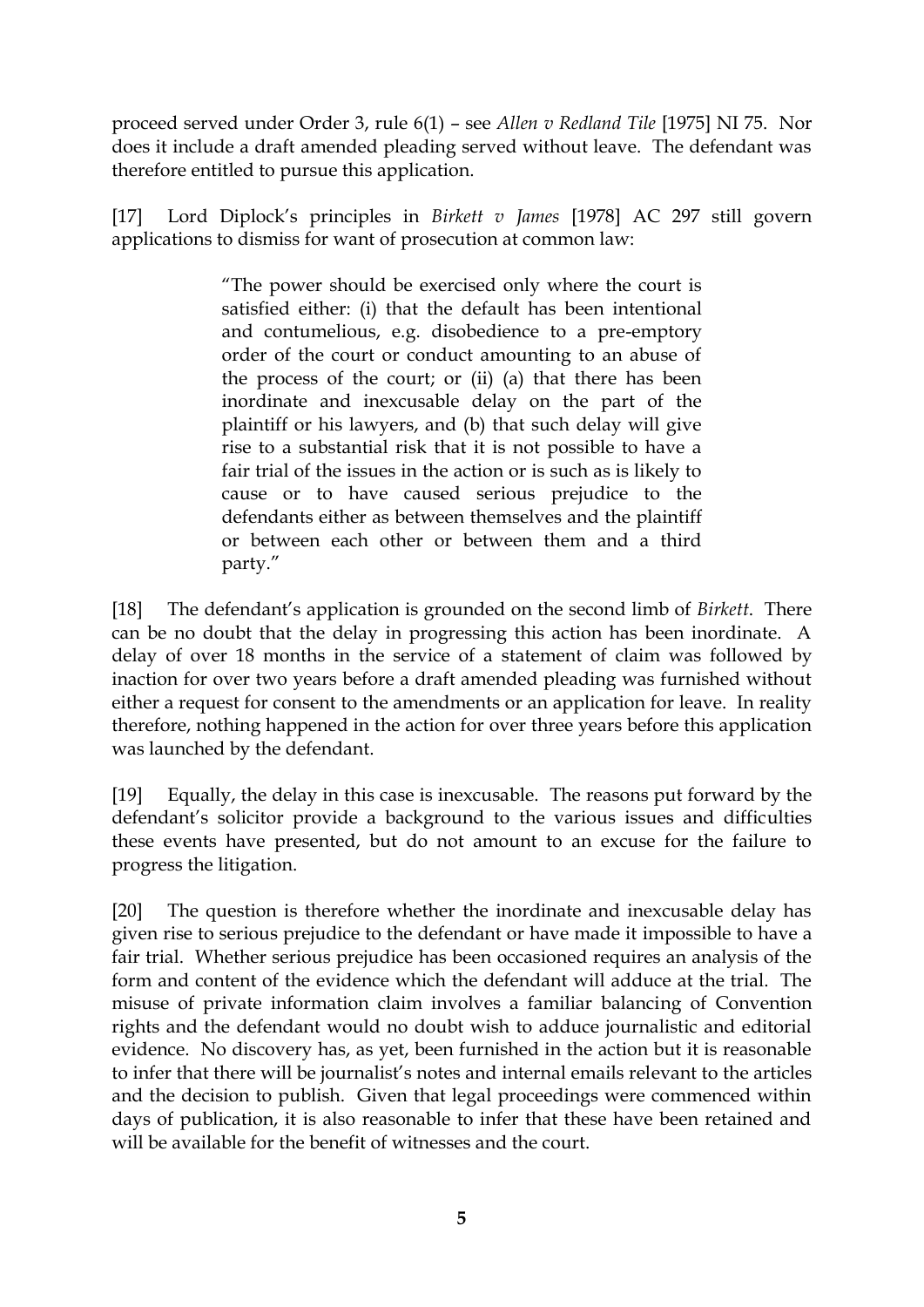[21] The defendant has adduced no evidence whatsoever of actual prejudice. There is nothing to say, for instance, that witnesses cannot be traced or have any difficulty recollecting events. There is no suggestion that documentation cannot be located. The court is asked to infer serious prejudice from the period of delay. I am not at all persuaded that this is an appropriate case to exercise the power to dismiss for want of prosecution. Whilst there has been inordinate and inexcusable delay, it has not been established that this has caused any serious prejudice or interfered with the fairness of a future trial.

### *Abuse of Process*

[22] Order 18, rule 19 reads:

"(1) The Court may at any stage of the proceedings order to be struck out or amended any pleading or the indorsement of any writ in the action, or anything in any pleading or in the indorsement, on the ground that-

(d) it is otherwise an abuse of the process of the court,

and may order the action to be stayed or dismissed or judgment to be entered accordingly, as the case may be."

[23] The defendant relies on two separate species of abuse of process. Firstly, the delay itself is said to be a ground for striking out the proceedings and secondly, it is argued that no substantial tort can be said to have been committed.

[24] The delay ground derives from the decision of the House of Lords in *Grovit v Doctor* [1997] 1 WLR 604. In that case the defendant and moving party was unable to show serious prejudice and could not therefore invoke the second limb of *Birkett*. However, it was argued that the action ought to be struck out as an abuse of process since the plaintiff had commenced proceedings which he did not intend to bring to a conclusion. Lord Woolf stated:

> "To commence and to continue litigation which you have no intention to bring to conclusion can amount to an abuse of process. Where this is the situation the party against whom the proceedings is brought is entitled to apply to have the action struck out and if justice so requires (which will frequently be the case) the courts will dismiss the action. The evidence which was relied upon to establish the abuse of process may be the plaintiff's inactivity. The same evidence will then no doubt be capable of supporting an application to dismiss for want of prosecution. However, if there is an abuse of process, it is not strictly necessary to establish want of prosecution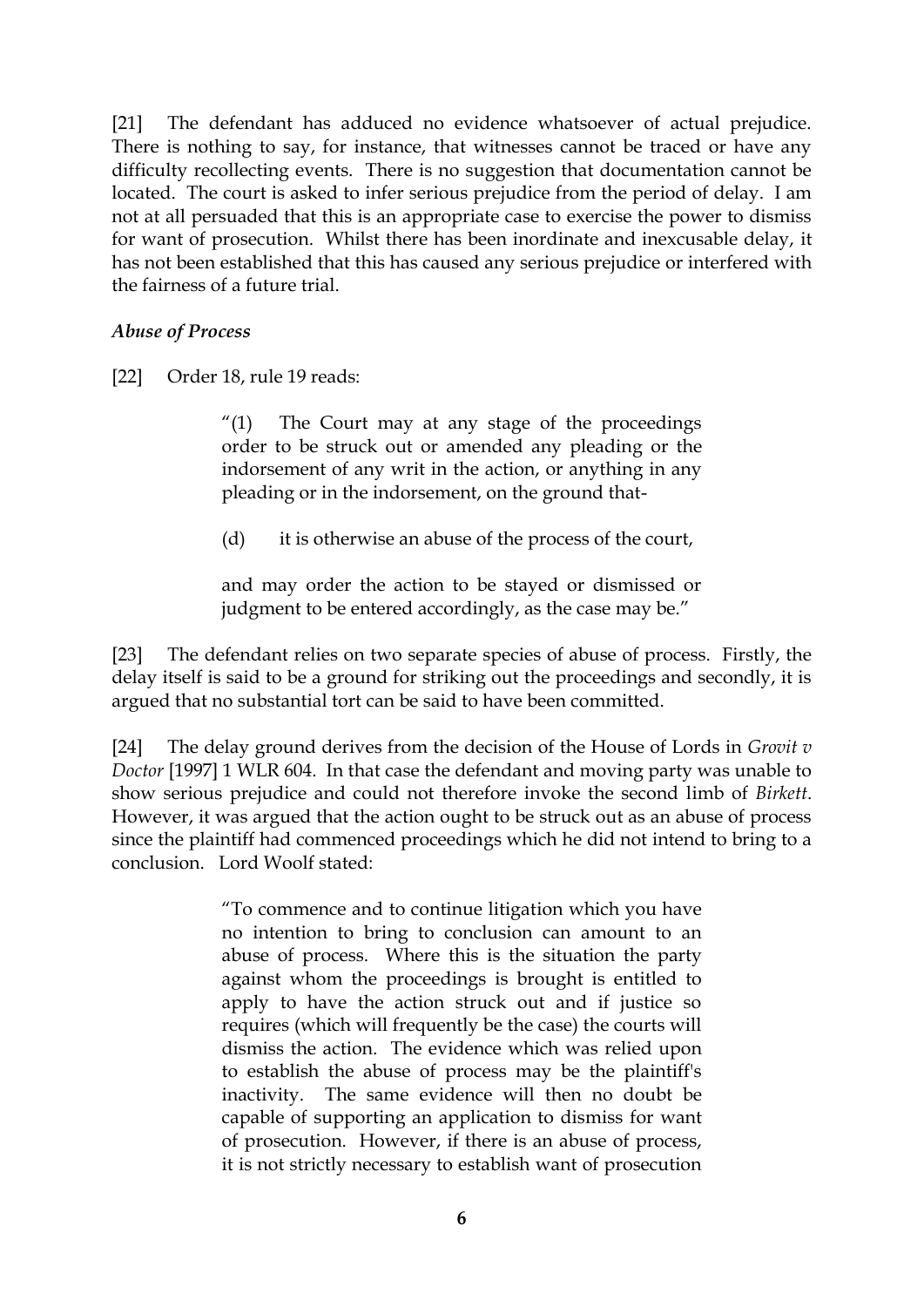under either of the limbs identified by Lord Diplock in *Birkett v James.*"

[25] Recently, in *Asturion Foundation v Alibrahim* [2020] 1 WLR 1627, the Court of Appeal in England & Wales has considered the concept of 'warehousing' claims, whereby claimants do not intend to bring a claim to a conclusion either at all or only in the event of some contingency. Arnold LJ commented:

> "… a unilateral decision by a claimant not to pursue its claim for a substantial period of time, while maintaining an intention to pursue it at a later juncture, may well constitute an abuse of process, but does not necessarily do so. It depends on the reason why the claimant decided to put the proceedings on hold, and on the strength of that reason, objectively considered, having regard to the length of the period in question."

[26] On this principle, there is no automatic rule that delay amounts to an abuse of process. Even if it does, the court must then consider whether, in its discretion, to strike a claim out.

[27] The first question which arises is whether the approach adopted by the English Courts in *Grovit* and *Asturion* represents the law in this jurisdiction. I have no doubt that it does. Dismissal for want of prosecution and striking out as an abuse of process are separate juridical concepts. *Grovit* is a decision of the House of Lords and whilst it is not strictly binding on this court, it should only be departed from if compelling reasons could be shown. Furthermore, this judgment predates the adoption in England & Wales of the Civil Procedure Rules. It has also been cited in argument on many occasions in this jurisdiction without demur. Recently, for instance, in *AB v Universitair Ziekenhuis Gent* [2021] NIQB 47, McFarland J expressly held that the test for abuse of process was as laid down in *Asturion*.

[28] The question is whether, on the evidence, the plaintiff is guilty of an abuse of process in the manner in which this claim has been pursued. I accept that the focus of the plaintiff's legal representatives was on the pursuit of the application for judicial review during the period from 2015 to 2021. The judicial review application, whatever its outcome, would have had no bearing on the civil action against the media outlets. However, it has not been established that the plaintiff or his advisors decided to 'warehouse' this claim but rather the approach to this litigation was characterised by inattention and inactivity. As such, whilst this conduct should attract criticism, I am not satisfied that it represented an abuse of the process of the court.

[29] The application to strike out the claim by reason of delay therefore fails.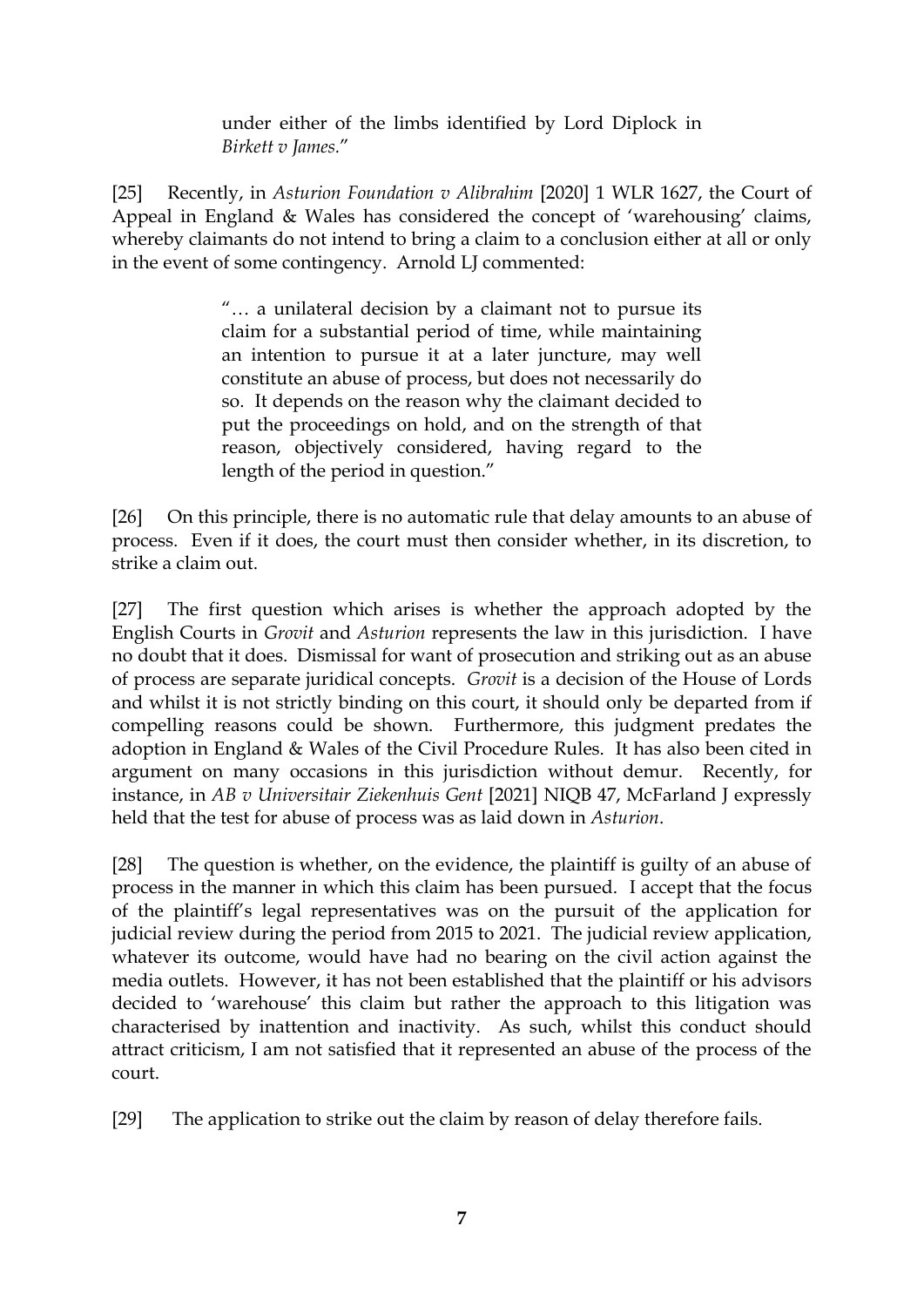[30] The second limb of the abuse of process application arises out of the line of authority from *Jameel v Dow Jones* [2005] QB 946 to the effect that it is an abuse to commit court time and resources, and put the parties to expense, in a case where there has been no "real and substantial tort." This principle has been applied by the Court of Appeal in this jurisdiction in *Ewing v Times Newspapers* [2013] NICA 74.

[31] The basis of the decision in *Jameel* arises from the balancing act which the courts are obliged to carry out between articles 8 and 10 of the ECHR. A court faced with a claim by a media outlet that it was exercising its article 10 freedom of expression must consider whether the proceedings have the legitimate aim of protecting the plaintiff's individual reputation or whether its pursuit is disproportionate and therefore an abuse of process.

[32] In *Harlow Higinbotham v Wipaporn Teekhungam* [2018] EWHC 1880 (QB), Nicklin J held that the *Jameel* jurisdiction was not limited to defamation claims but applied equally to claims grounded in misuse of private information and under the Data Protection Act. This was followed in Northern Ireland by Scoffield J in *MacAirt v JPI Media* [2021] NIQB 52. I gratefully adopt the learned judge's exposition of the relevant principles:

- "(i) The Court has jurisdiction to stay or strike out a claim where no real or substantial wrong has been committed and litigating the claim will yield no tangible or legitimate benefit to the claimant proportionate to the likely costs and use of court procedures: in other words, "*the game is not worth the candle*": *[Jameel](https://uk.westlaw.com/Document/ICBCA2110E42711DA8FC2A0F0355337E9/View/FullText.html?originationContext=document&transitionType=DocumentItem&ppcid=e34e8cbb89c3486d9e607e11661a9565&contextData=(sc.Search))* [69]-[70] *per* Lord Phillips MR and *[Schellenberg](https://uk.westlaw.com/Document/I987FD470E42811DA8FC2A0F0355337E9/View/FullText.html?originationContext=document&transitionType=DocumentItem&ppcid=e34e8cbb89c3486d9e607e11661a9565&contextData=(sc.Search)) v BBC* [2000] EMLR 296, *per* Eady J. The jurisdiction is useful where a claim "*is obviously pointless or wasteful*": *[Vidal-Hall](https://uk.westlaw.com/Document/I5ABA83B0D4A611E48CBFAE176D5F5ACA/View/FullText.html?originationContext=document&transitionType=DocumentItem&ppcid=e34e8cbb89c3486d9e607e11661a9565&contextData=(sc.Search)) v Google Inc* [2016] QB 1003 [136] *per* Lord Dyson MR.
- (ii) Nevertheless, striking out is a draconian power and it should only be used in exceptional cases: *[Stelios](https://uk.westlaw.com/Document/IA042CDD0FCAC11DD8C78AF1B434434EF/View/FullText.html?originationContext=document&transitionType=DocumentItem&ppcid=e34e8cbb89c3486d9e607e11661a9565&contextData=(sc.Search)) [Haji-Ioannou](https://uk.westlaw.com/Document/IA042CDD0FCAC11DD8C78AF1B434434EF/View/FullText.html?originationContext=document&transitionType=DocumentItem&ppcid=e34e8cbb89c3486d9e607e11661a9565&contextData=(sc.Search)) v Dixon* [2009] EWHC 178 (QB) [30] *per* Sharp J.
- (iii) It is not appropriate to carry out a detailed assessment of the merits of the claim. Unless obvious that it has very little prospect of success, the claim should be taken at face value: *Ansari v [Knowles](https://uk.westlaw.com/Document/IA73A5E606A9111E4BB17B5F4C1FD214F/View/FullText.html?originationContext=document&transitionType=DocumentItem&ppcid=e34e8cbb89c3486d9e607e11661a9565&contextData=(sc.Search))* [2014] EWCA Civ 1448 [17] *per* Moore-Bick LJ and [27] *per* Vos LJ.
- (iv) The Court should only conclude that continued litigation of the claim would be disproportionate to what could legitimately be achieved where it is impossible "*to fashion any procedure by which that claim can be adjudicated in a*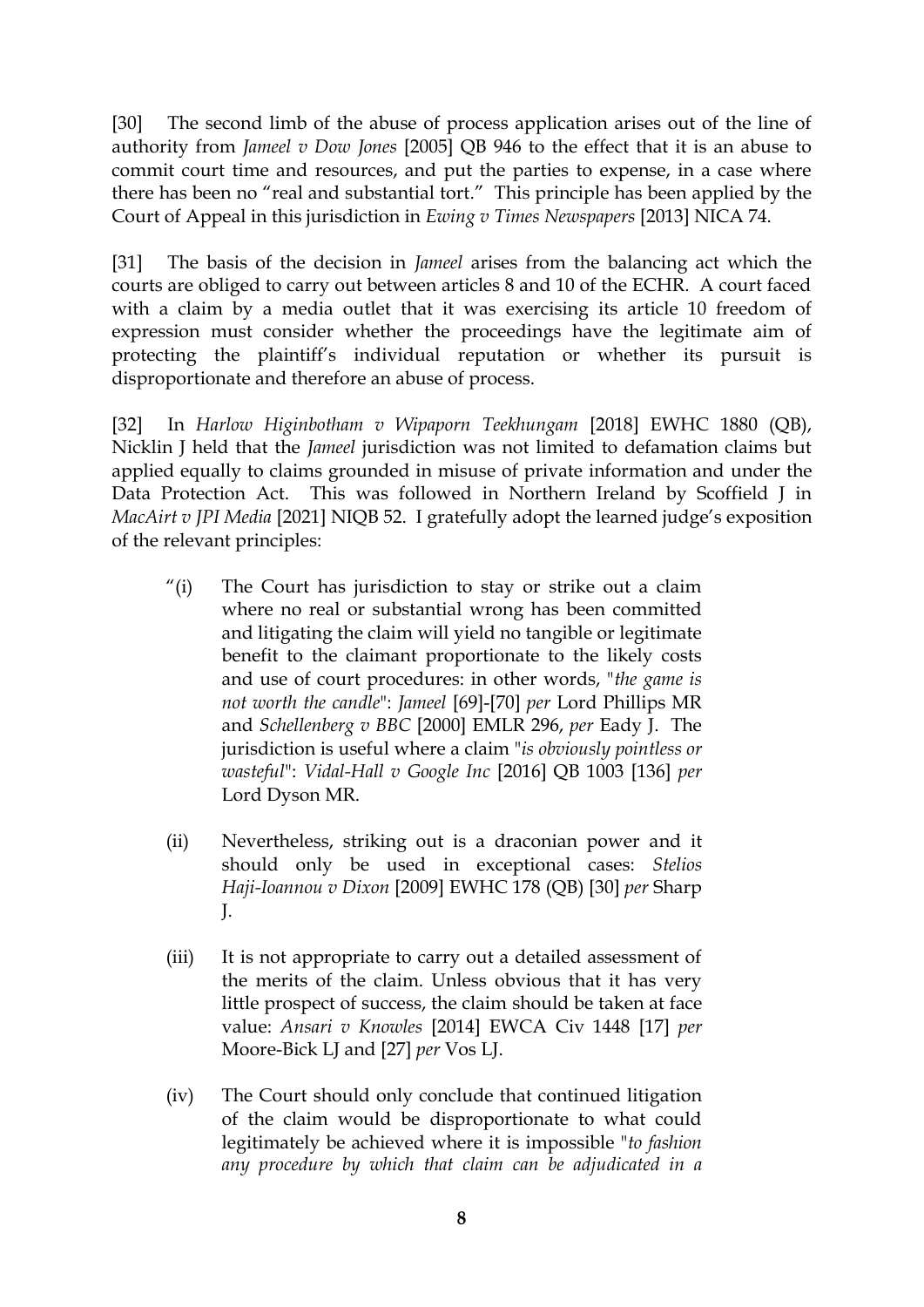*proportionate way*": *Ames v [Spamhaus](https://uk.westlaw.com/Document/IB5BAB5D0A65911E4B6F88B9E05CE5E29/View/FullText.html?originationContext=document&transitionType=DocumentItem&ppcid=e34e8cbb89c3486d9e607e11661a9565&contextData=(sc.Search)) Project Ltd* [2015] 1 [WLR](https://uk.westlaw.com/Document/IB5BAB5D0A65911E4B6F88B9E05CE5E29/View/FullText.html?originationContext=document&transitionType=DocumentItem&ppcid=e34e8cbb89c3486d9e607e11661a9565&contextData=(sc.Search)) 3409 [33]-[36] *per* Warby J citing *[Sullivan](https://uk.westlaw.com/Document/I9E8D4210957711E1BFD6E242412F84FF/View/FullText.html?originationContext=document&transitionType=DocumentItem&ppcid=e34e8cbb89c3486d9e607e11661a9565&contextData=(sc.Search)) v Bristol Film [Studios](https://uk.westlaw.com/Document/I9E8D4210957711E1BFD6E242412F84FF/View/FullText.html?originationContext=document&transitionType=DocumentItem&ppcid=e34e8cbb89c3486d9e607e11661a9565&contextData=(sc.Search)) Ltd* [2012] EMLR 27 [29]-[32] *per* Lewison LJ." [para 44]

[33] The plaintiff's claim in negligence is manifestly misconceived. There is no pleaded case as to how it is said that a duty of care arises in the circumstances of this case. Effectively, the plaintiff is saying that a newspaper publisher owes a duty not to carelessly cause harm, in the form of distress, anxiety, upset and psychiatric injury, to anyone about whom it publishes material. Counsel for the plaintiff were unable to identify a single authority which might make good this proposition, which is unsurprising. This must be particularly so in a situation such as the instant one where the material published is true.

[34] The negligence claim could have been struck out under Order 18, rule 19(1)(a) as not disclosing a reasonable cause of action but, equally, it is an abuse of the process of the court to pursue a claim which has no basis in fact or law. I therefore strike out the claim in negligence against the defendant.

[35] If the plaintiff enjoys a cause of action, it must be grounded in the misuse of private information. The Supreme Court held, in *ZXC v Bloomberg* [2022] UKSC 5 that, generally, a person who is under criminal investigation, but is not yet charged, has a reasonable expectation of privacy in relation to that information. As Lord Hamblen and Lord Stephens observed, liability for this tort requires the application of a two stage test:

> "Stage one is whether the claimant objectively has a reasonable expectation of privacy in the relevant information. If so, stage two is whether that expectation is outweighed by the publisher's right to freedom of expression." [para 26]

[36] The defendant relies on the principle that article 8 of the ECHR cannot be invoked in relation to harm caused which is itself a foreseeable consequence of the individual's own actions, such as the commission of a criminal offence – see, for instance, the decision of the Grand Chamber in *Axel Springer v Germany* [2012] 55 EHRR 6 and *ZXC* at paras [118] to [123].

[37] There may well be merit in the defendant's argument on this issue. However, I am conscious of the admonition that striking out should be a remedy confined to exceptional cases where the claim is obviously without prospect of success. Given the plaintiff's age at the time of publication, and the medical conditions from which he is said to suffer, I am not satisfied that this case falls into the exceptional category justifying striking out as an abuse of process.